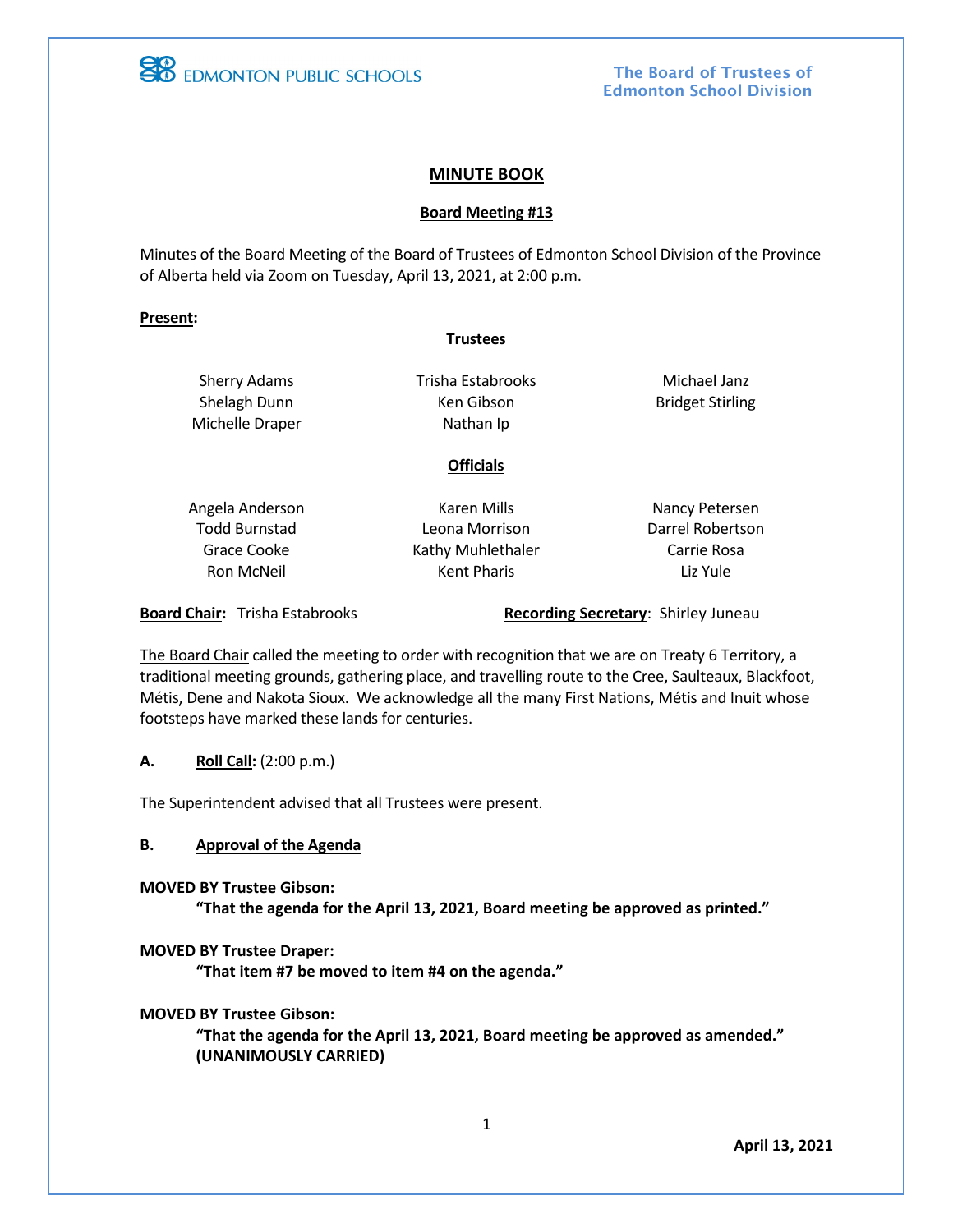

## **MINUTE BOOK**

### **C. Communications from the Board Chair**

The Board Chair thanked the many parents, community members and curriculum experts who have taken time to share their concerns with the Board of Trustees about the draft K-6 curriculum. She remarked that the Division shared their concerns and looks forward to providing its feedback on the draft curriculum to the government. The Board Chair said that Alberta students deserve a modern, up-to-date curriculum and the Board of Trustees will do all it can to ensure that happens.

The Board Chair reported that variants of concern are now the dominant strain of COVID-19 in Edmonton and therefore in Edmonton Public Schools. She advised that the Division, working with AHS, are watching the case counts and the number of staff and students who are having to isolate carefully. The Board Chair explained that the virus continues to affect our physical and emotional health and, as we enter the fourth quarter of the school year, we are all tired and we have all made sacrifices this year. The Board Chair highlighted that students in the Division have found creative and inspiring ways to build community during this challenging time. She said that she has heard stories about students who have delivered cards to seniors' homes, collected donations for food banks, and written messages to frontline health care workers. On behalf of the Board, she thanked them for all their efforts.

The Board Chair advised that the Board of Trustees, along with the other Metro boards, continues to advocate for school-based staff to be prioritized by vaccination. She reiterated that teachers, custodians and educational assistants are on the front lines of this pandemic in schools and deserve to be prioritized for the vaccine. The Board Chair expressed that teachers are being prioritized in other provinces and would like the government to recognize that although all teachers may not be in a "high risk" group they are certainly working in congregant settings where the virus may be present and spreading.

The Board Chair shared her appreciation for the government of Alberta's announcement this past weekend to expand the rapid testing program for COVID-19 in about 300 schools, including Edmonton Public Schools. She remarked that she hopes quick test results mean limiting exposure and the potential of the virus spreading within a school community.

#### **D. Communications from the Superintendent of Schools**

The Superintendent reminded everyone that pre-enrolment for the 2021-22 school year closes at 4 p.m. on Thursday, April 15, 2021. He advised that families can find information about options on SchoolZone or the Division's website and social media channels. He suggested that families with questions speak directly to the principal at their child's current school.

The Superintendent advised that Quarter 4 classes will begin on April 22, 2021. He thanked families who have notified the Division of their choice of in-person or online learning. He shared that as with previous quarter changes, the Division needs to organize staff to accommodate students' learning choices. The Superintendent explained that choice is a good thing, but there are trade-offs. He said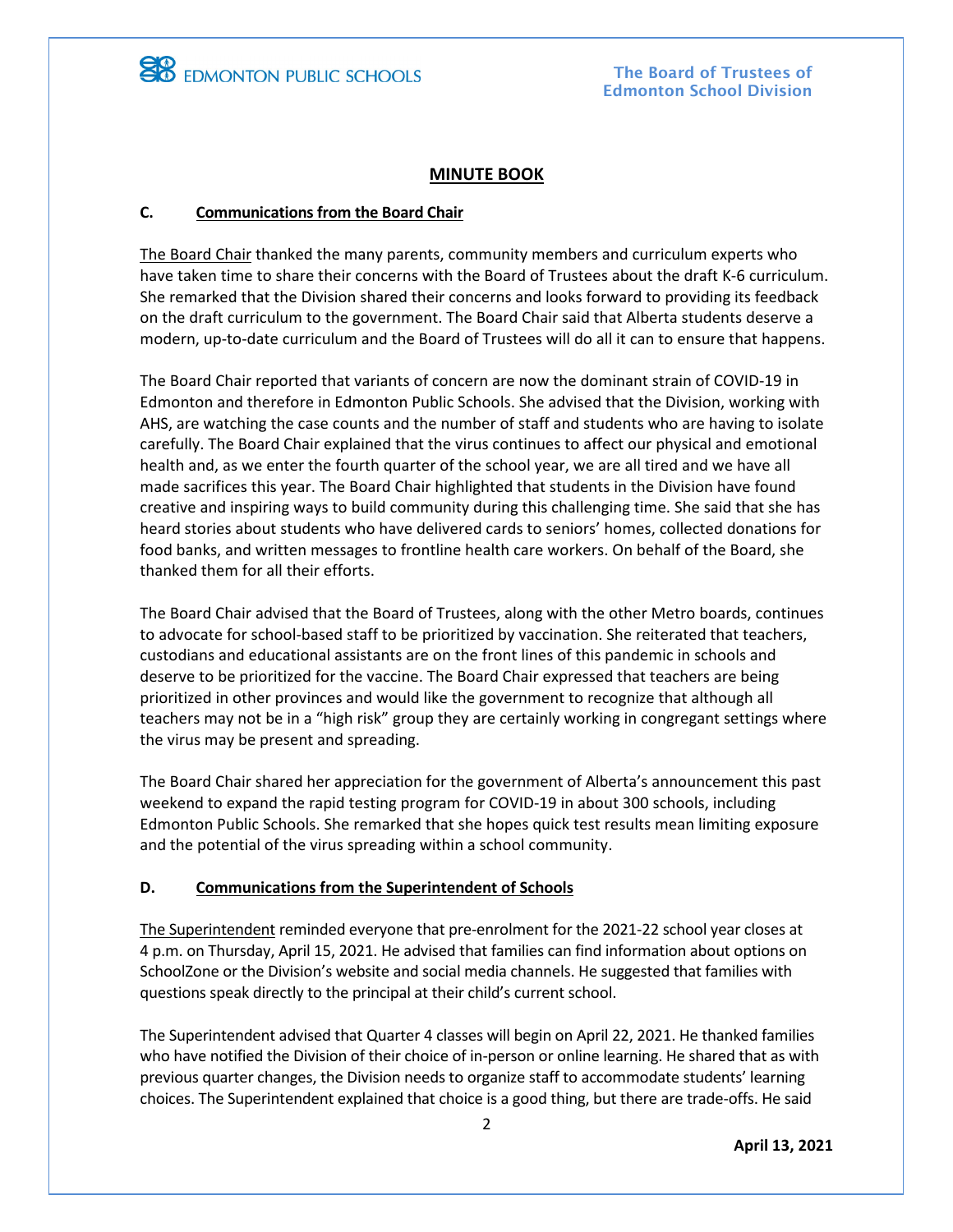

# **MINUTE BOOK**

the Division makes every effort to cause as little disruption as possible, but sometimes teachers need to be reassigned because of the redistribution of students. The Superintendent thanked students, staff and families for their patience and flexibility.

#### **E. Minutes**

1. Board Meeting #12 – March 23, 2021

### **MOVED BY Vice-Chair Ip:**

**"That the minutes of Board Meeting #12 held March 23, 2021, be approved as printed." (UNANIMOUSLY CARRIED)**

#### **F. Comments from the Public and Staff Group Representatives**

There were no registered speakers for this item.

#### **G. Reports**

2. 2021-2022 Distribution of Funds

There were three registered speakers for this item. Two registered speakers requested that the Board of Trustees consider providing free menstrual products in all Edmonton Public Schools. One registered speaker requested that the Board of Trustees consider providing funding for secure bike storage at all Edmonton Public Schools.

#### **MOVED BY Trustee Stirling:**

**"That the Distribution of Funds for the 2021-2022 Budget be approved." IN FAVOUR: Trustees Adams, Draper, Dunn, Estabrooks, Gibson, Ip and Stirling OPPOSED: Trustee Janz (CARRIED)**

Trustee Draper noted interest in further discussion on the operational surplus that will take place in the weeks to come. She shared that the Strategic Policy Evaluation Framework, currently being developed as part of the Governance and Evaluation Committee's work plan, will require funds to support implementation should it be passed by the Board of Trustees, and may be requested as an item for consideration for the planned use of surplus.

#### 3. Motion re: Action Plan to Improve Literacy and Numeracy Skills

#### **MOVED BY Trustee Dunn:**

**"That Administration develop an action plan to improve the literacy and numeracy skills of students for the start of the 2021-2022 school year, with a focus on evidence-based practice, equity for students in the highest social vulnerability indexed schools, students**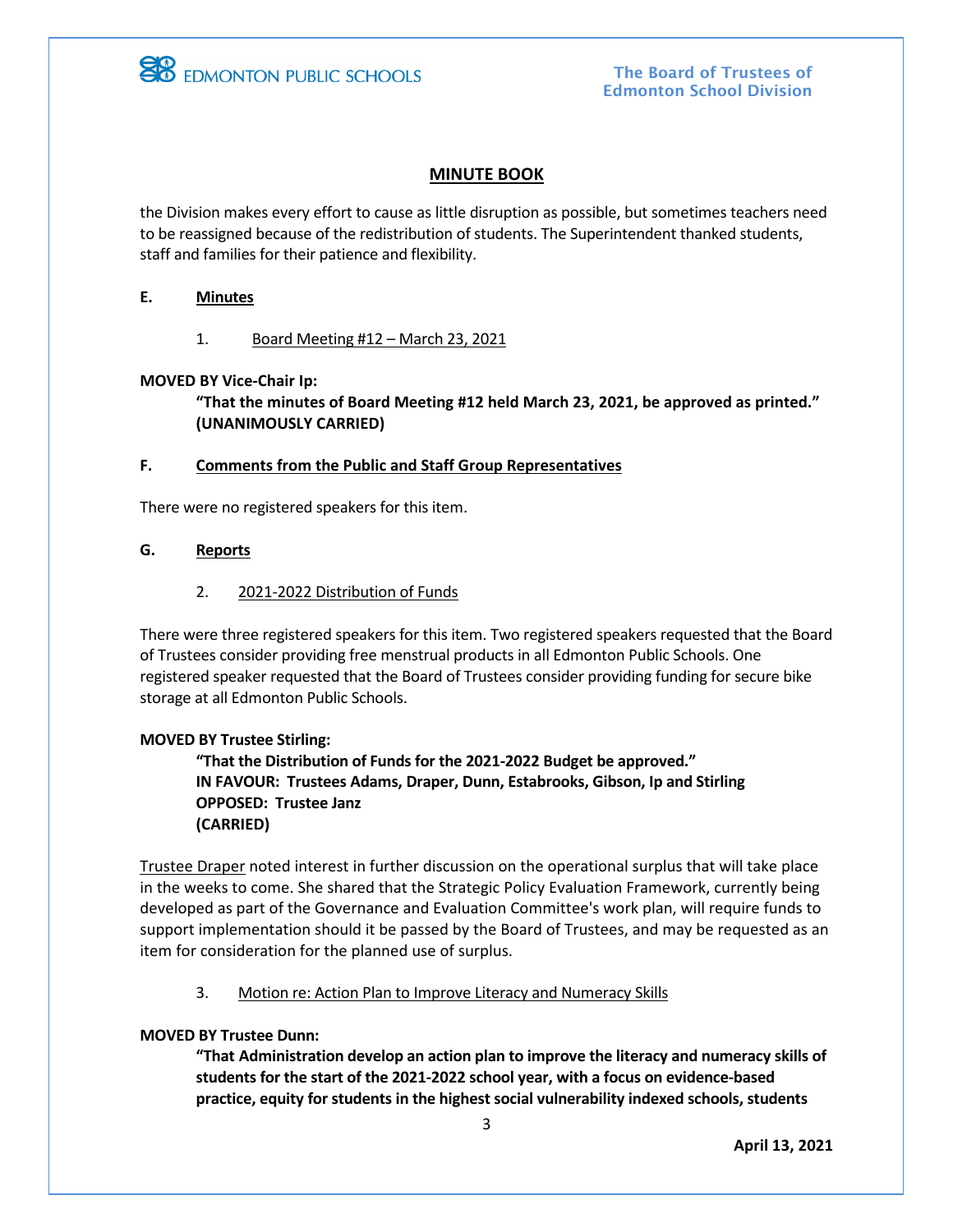

The Board of Trustees of Edmonton School Division

## **MINUTE BOOK**

**who meet coding requirements for specialized supports and First Nations, Métis and Inuit students." (UNANIMOUSLY CARRIED)**

Trustee Draper requested that an evaluation component be added to the action plan.

7. Neighbourhood Park Development Funding — Soraya Hafez (Response to Request for Information #096)

The Trustees requested that a letter be sent to the Mayor and City Council and copied to the Edmonton Federation of Community Leagues expressing concern about the eligibility restrictions for obtaining NPDP grants and the inequity large neighbourhoods that have multiple schools and park sites experience when trying to adequately address their playground needs.

### **MOVED BY Trustee Gibson:**

## **"That Board meeting proceed past 6 p.m. in order to complete the agenda items." (UNANIMOUSLY CARRIED)**

Trustee Draper left the meeting.

There was a short break in the meeting.

#### 4. COVID-19 Impact on the Division from February 24 to March 30, 2021

An update was provided to the Board of Trustees regarding the Division's efforts to support students and staff to mitigate transmission during the COVID-19 pandemic.

5. Class Size Information

The annual results of class sizes along with two years of historical data was provided to the Board of Trustees.

6. Program Unit Funding (PUF) (Response to Request for Information #094)

Information on the impact of the province discontinuing Program Unit Funding (PUF) grants for Kindergarten-aged children for school jurisdictions was provided to the Board of Trustees.

8. Bereavement

The Vice-Chair reported on the passing of Mr. Ernie Lotz.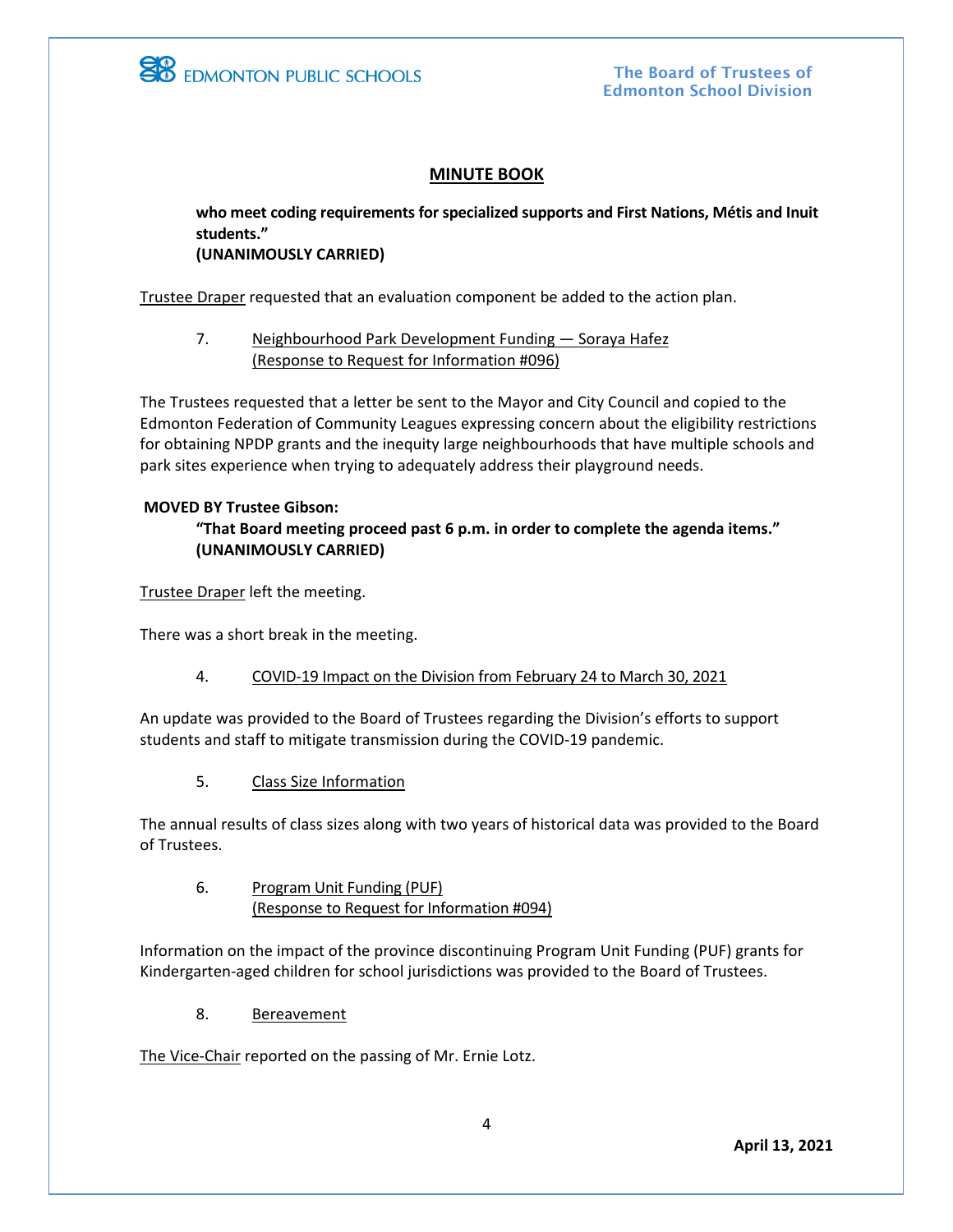

# **MINUTE BOOK**

### **H. Other Committee, Board Representative and Trustee Reports**

Trustee Estabrooks submitted the following report in writing:

Trustee Estabrooks thanks school councils in Wards A and D for the warm welcome to their meetings in the last couple of months. She enjoyed the conversation, the questions and the discussion around what parents believe the needs of their children will be next school year and post-pandemic.

Trustee Estabrooks thanks Mr. Ali Mahdi for the kind invitation to attend his citizenship class. Mr. Mahdi invited her to share information about the role of Trustee and talk about the importance of engagement in civic elections.

Trustee Estabrooks thanks the Pakistan Canada Association of Edmonton for a recent meeting to discuss the importance of education as being a catalyst for social change and the importance of addressing systemic racism in school systems.

Trustee Estabrooks thanks the "Survivors and Thrivers" organization for continuing to host noon hour speakers highlighting the stories of Indigenous peoples. She has attended three sessions and looks forward to listening to the remaining speakers at future sessions.

## **I. Trustee and Board Requests for Information**

Trustee Janz requested the following information:

- 1. the high school completion rate for each high school
- 2. an overview of the leases or funding agreements around parent societies and facility use payments
- 3. a cost to ensure that all schools have bike racks compliant with the City of Edmonton standard and cost to provide bike cages to schools. Could this be provided through Division surplus?
- 4. funding implications if the Division were to amend the funding formula for next year to ensure that a level eight is provided for a full-time unit cost and a level seven to equate to .75 of an Education Assistant

## **J. Notices of Motion**

Trustee Ip moved that the Board of Trustees establish a mental health initiative fund with an allocation of \$5 million dollars each year beginning in the 2021-2022 school year, over three years to support the expansion of mental health supports, wellness initiatives and or partnerships in Division schools. Additionally, that a report on the use of the funds including an evaluative component on the efficacy and effectiveness of practice be presented to the Board of Trustees annually.

Trustee Estabrooks moved that given that menstrual products are a basic need and that access to these products can be a barrier for students, the Board of Trustees moves that Administration